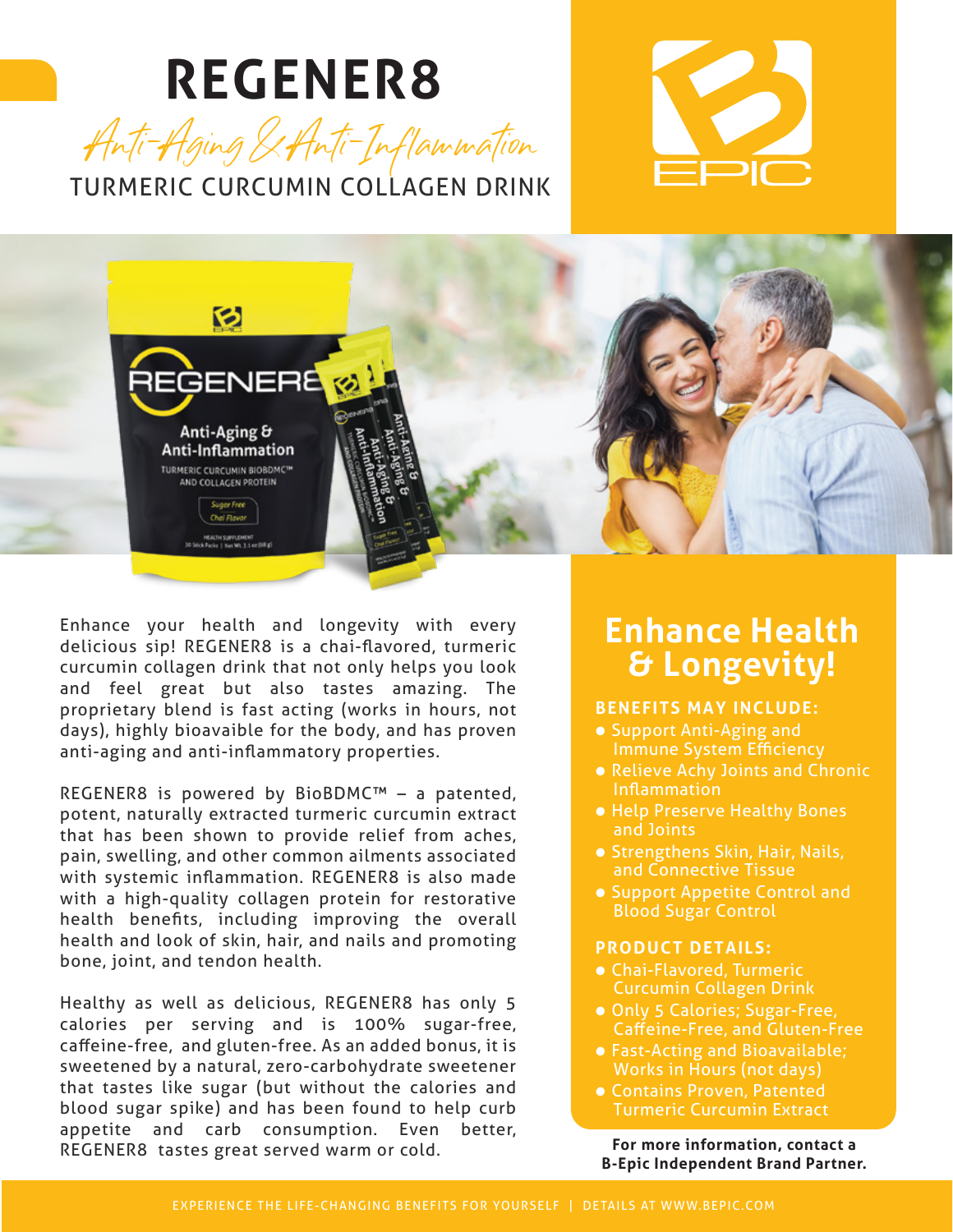# **REGENER8** Turmeric Curcumin Collagen Drink

## **PRODUCT DETAILS**

**DIRECTIONS:** Add 1 stick pack to 6-10 ounces of warm or cold liquid (e.g., water or tea).

**CAUTION:** Consult your physician before taking this or any health supplement, especially if you are pregnant or nursing, have a medical condition, or are taking prescription drugs.

**STORAGE:** Store in a cool, dry place to maintain freshness.

MADE IN USA





| <b>Supplement Facts</b>                                                                                               |                                  |               |
|-----------------------------------------------------------------------------------------------------------------------|----------------------------------|---------------|
| Servings Per Container: 30<br>Serving Size: 1 packet (3.1 g)                                                          |                                  |               |
| <b>Amount Per Serving</b><br><b>Calories</b>                                                                          |                                  | % DV*         |
| Total Fat                                                                                                             | 0 <sub>g</sub>                   | 0%            |
| <b>Saturated Fat</b>                                                                                                  | 0 <sub>g</sub>                   | 0%            |
| <b>Total Carbohydrate</b><br><b>Total Sugars</b><br>Includes Og Added Sugars                                          | 0 <sub>g</sub><br>0 <sub>g</sub> | 0%<br>ŧ<br>0% |
| <b>Collagen Protein (Bovine)</b>                                                                                      | 400 mg                           | t             |
| <b>Turmeric Extract Curcumin</b><br>BioBDMC™ 30 (Curcuma<br>longa root) (Standardized to<br>95% Curcuminoids)         | 300 mg                           |               |
| <b>Proprietary Blend</b><br>Blueberry Powder, Calcium<br>Ascorbate, Silicon Dioxide,<br>Hyaluronic Acid, and D-Biotin | 180 mg                           |               |
| * Percent Daily Values (DV) are based on a<br>2.000 calorie diet.                                                     |                                  |               |

† Daily Value not established.

**Other Ingredients: Stevia Leaf Extract, Silicon** Dioxide, and Natural Flavors

Manufactured in a facility that processes milk, soy, eggs, nuts, and wheat.

#### Gluten-Free. NON GMO

BioBDMC™ patent technology and trademarks are registered and owned by Biologic Pharmamedical Research Inc.

*Statements have not been evaluated by the Food and Drug Administration. Product is not intended to diagnose, treat, cure, or prevent any disease. Results will vary.*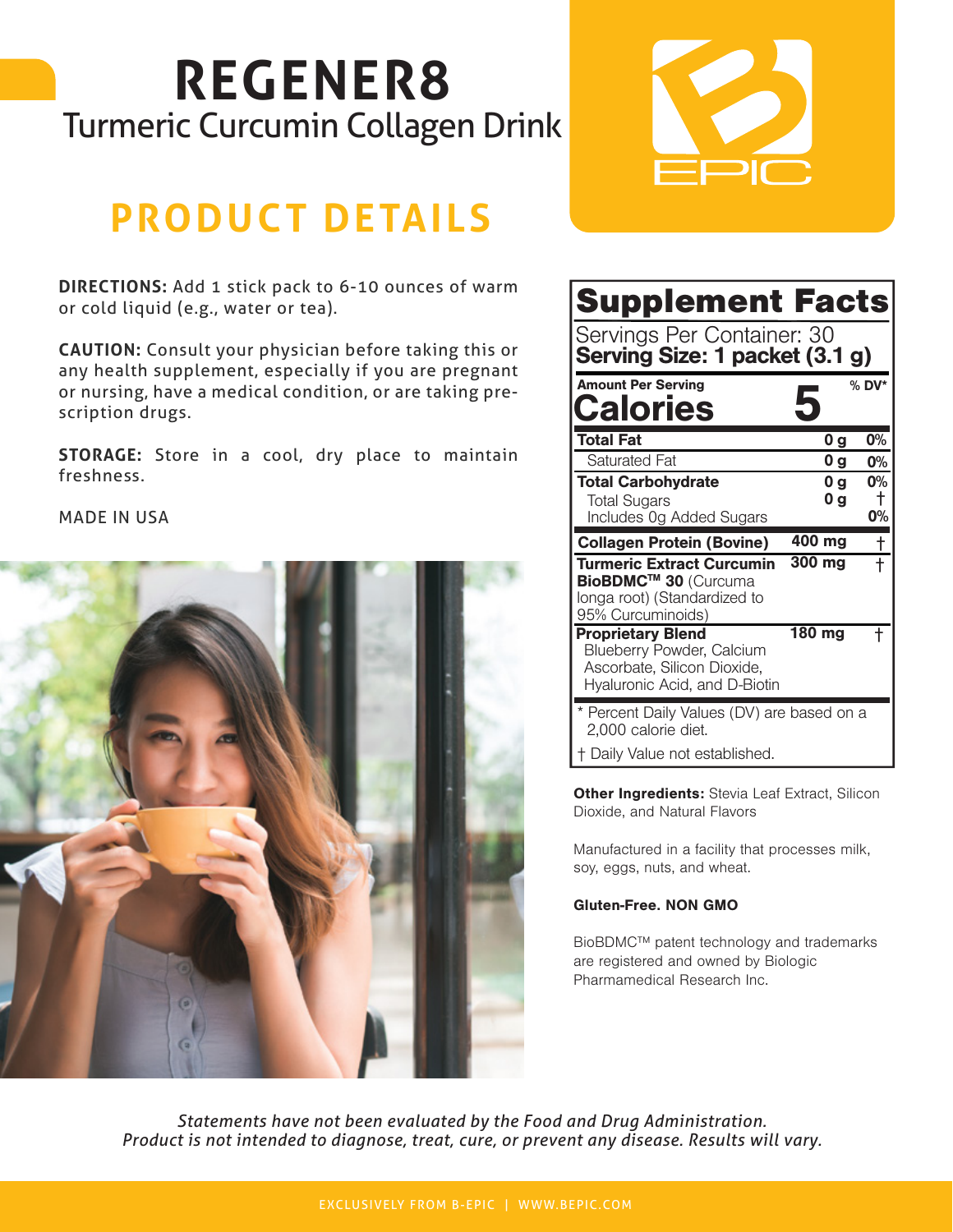# **REGENER8** Turmeric Curcumin Collagen Drink

## **RESEARCH FINDINGS**

#### **Curcumin BioBDMC™ performs as much as 14 x better than Ibuprofen and Aspirin**

Curcumin BioBDMC™ is a patented pharmacology delivered by a novel research-supported mechanism that is peer-reviewed and published. It has been shown to work as much as 14 x more effectively than Ibuprofen and Aspirin (ASA). What's more, Curcumin BioBDMC™ works faster (in hours) instead of days (like regular curcumin 95% does).



#### **Basic pharmacology of regular curcumin 95% versus Curcumin BioBDMC™**

Curcumin BioBDMC™ inhibits two key regulator proteins (NF-kB and MSK1) in the inflammatory pathway. Regular curcumin (even the 95% variation) can only inhibit one of these (NF-kB). Curcumin BioBDMC™ inhibits a second key protein (MSK1) involved in activating inflammation. Regular Curcumin of many types tested and displayed in the same graph cannot inhibit (stop) this protein (MSK1). Ultimately, Curcumin BioBDMC™ inhibits two key proteins (MSK1 and NF-kB) while regular curcumin 95% only inhibits one of these (NF-kB) as is commonly known to be its anti-inflammatory mechanism.